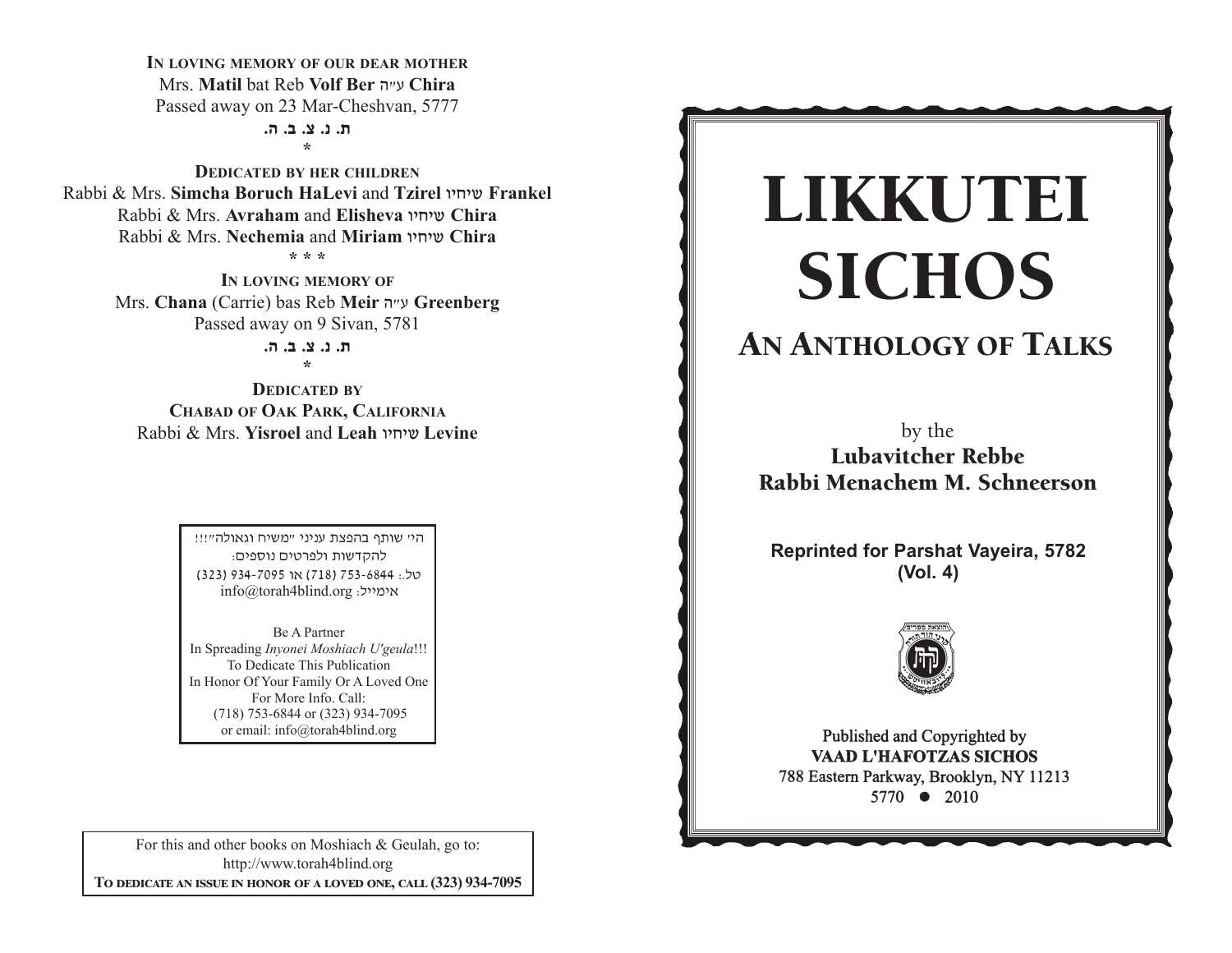A PARALLEL BETWEEN MANNA AND SHABBOS Mrs. **Devora Rivka** bas Reb **Yosef Eliezer** v"g **IN LOVING MEMORY OF**Horav **Schneur Zalman Halevi** v"g ben Horav **Yitzchok Elchonon Halevi** s"hv**Shagalov** Passed away on 21 Tamuz, 5766 Reb **Dovid Asniel** ben Reb **Eliyahu** <sup>v</sup>"g **Ekman**Passed away on 5 Sivan - Erev Shavuot, 5765 **Marenburg** Passed away on the second day of Rosh Chodesh Adar, 5766 Reb **Yitzchok Moshe** (Ian) ben Reb **Dovid Asniel** v"g **Ekman (Santiago, Chile)** Passed away on the 24th day of Shevat, 5769 **/v /c /m /b /, AND IN HONOR OF** Mrs. **Esther Shaindel** bas **Fraidel Chedva** whj,a**Shagalov DEDICATED BY**Rabbi & Mrs. **Yosef Y.** and **Gittel Rochel** uhjha**Shagalov**

Reprinted with permission of: **"Vaad L'Hafotzas Sichos"**by: **Moshiach Awareness Center,** a Project of: **Enlightenment For The Blind, Inc.** 602 North Orange Drive. Los Angeles, CA 90036 Tel.: (323) 934-7095 \* Fax: (323) 934-7092

> http://www.torah4blind.org e-mail: yys@torah4blind.org

**Rabbi Yosef Y. Shagalov, Executive Director**

Printed in the U.S.A.

**IN LOVING MEMORY OF** Reb **Asher Zelig (George)** ben Reb **Baruch** v"g **Weiss**  Passed away on 30 Kislev, First day of Rosh Chodesh Tevet, 5781 **/v /c /m /b /,**

> **AND IN HONOR OF HIS WIFE -** t"yjkc,a Mrs. **Gittel (Gisele)** bas **Malka** whj,a **Weiss** May she go from strength to strength in health, happiness, Torah and *mitzvot*.

\*

**DEDICATED BY THEIR CHILDREN** uhjha

Pages of Likkutei Sichos, courtesy of: http://www.otzar770.com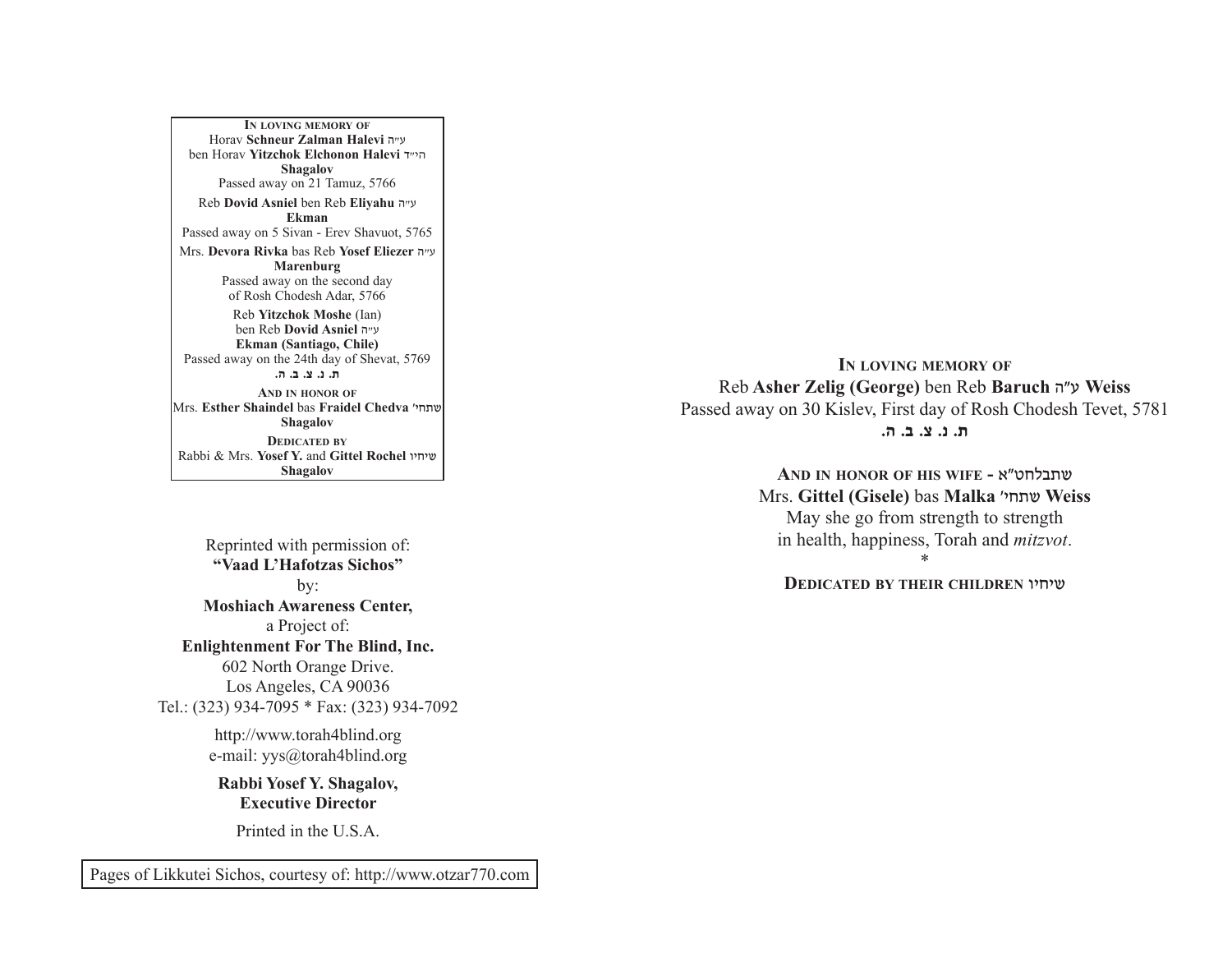**IN HONOR OF** Hatomim **Menachem Mendel** whjha **Stark** On the occasion of his birthday, Chof (20) Cheshvan, 5782 **AND IN HONOR OF HIS BROTHERS AND SISTER** uhjha **AND IN HONOR OF THEIR PARENTS** Mr. & Mrs. **Yehoshua Yisroel Leib** and **Nana Ruska** uhjha **Stark** 

> May they go from strength to strength in health, happiness, Torah and *mitzvot*. **\***

**DEDICATED BY THEIR FRIENDS** Rabbi & Mrs. **Yosef Y.** and **Gittel Rochel** uhjha **Shagalov**

# LIKKUTEI **SICHOS**

## AN ANTHOLOGY OF TALKS

RELATING TO THE WEEKLY SECTIONS OF THE TORAH AND SPECIAL OCCASIONS IN THE JEWISH CALENDAR

> by the Lubavitcher Rebbe Rabbi Menachem M. Schneerson

> > Volume I: *Bereishit*

• •

•

In English rendition with Introduction and Notes by **Jacob Immanuel Schochet**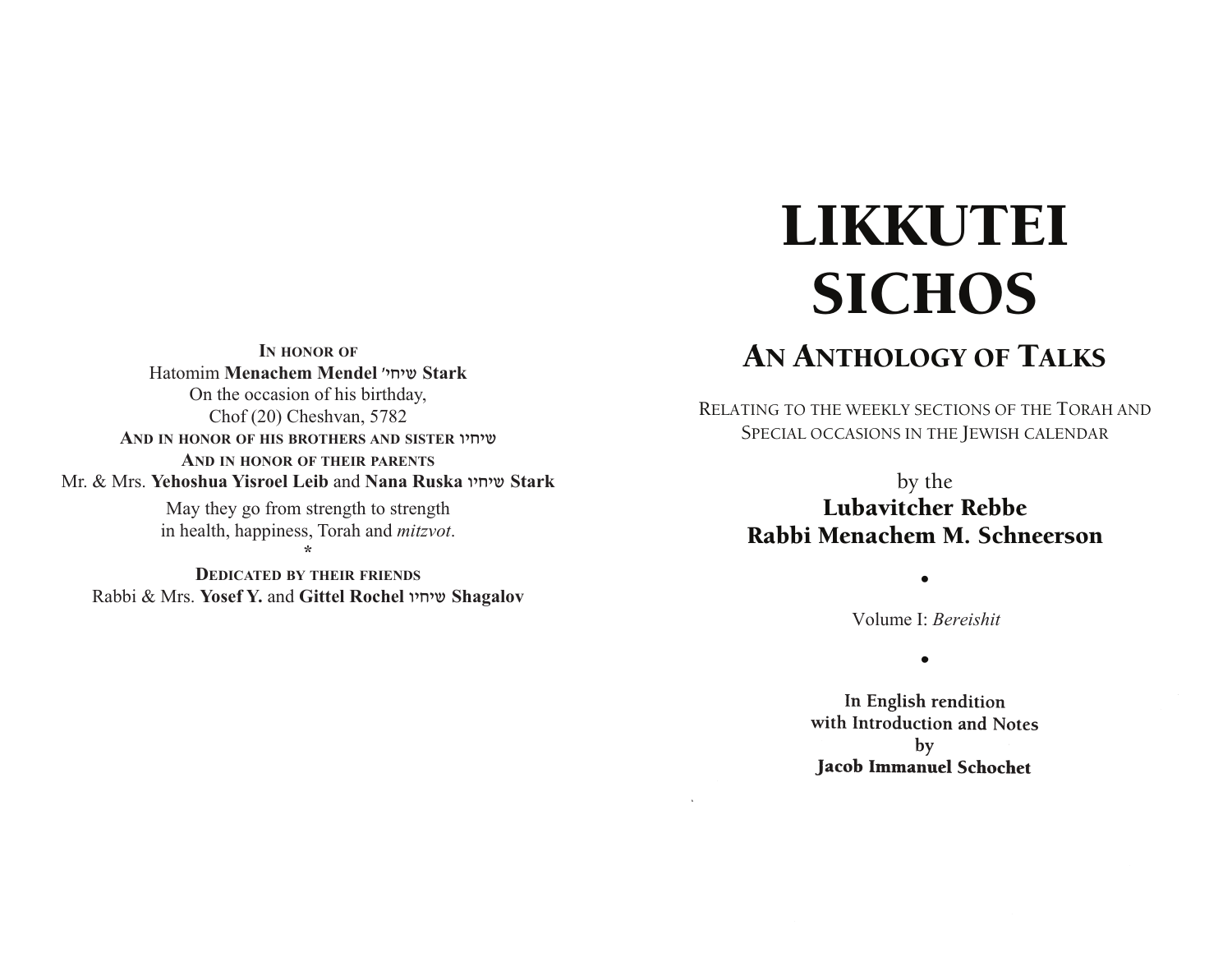**VAYEIRA** 

וירא

#### $\mathbf{A}$

I. As today is the twentieth of Marcheshvan, the birthday of the Rebbe ReShaB, I will recall a story<sup>1</sup> which I told already on an earlier occasion.

Every year on his birthday, the Rebbe ReShaB visited his grandfather, the Rebbe the Tzemach Tzedek, to ask for a blessing. This may well have been the practice of all the grandchildren of the Tzemach Tzedek. At one such occasion (when he turned four or five; for he was born in the year 5621, and in Nissan 5626 the Tzemach Tzedek passed away), he burst out crying. When the Tzemach Tzedek asked him for the cause of his crying, he replied: he had just learned, or heard from someone, that the Almighty had revealed Himself to our father Abraham - (this incident occured during the week of parshat Vayeira); and he was crying because G-d did not reveal Himself to him.

The Tzemach Tzedek answered him: 'When a Jew (or according to another version: When a Jew a tzadik) decides at the age of ninty-nine years that he ought to circumcise himself, he deserves that the Almighty reveal Himself to him.'

The child accepted the answer and stopped crying.

II. This story about the Rebbe ReShaB happened when he was still a child, prior to his bar-mitzvah, and even prior to the age of chinuch (instruction)." Even so it

#### **VAYEIRATHE ANNOUNCEMENT OF THE REDEMPTION**

Moshiach for Israel,"13 and that "one who is worthy because of his righteousness to be the Redeemer, and when the time arrives, G-d will reveal it to him and will send him, etc."14 And if it were not for the undesirable things that got mixed in, which delayed and obstructed, he would have been revealed and come in actual reality.

And according to the pronouncement of my sainted father-inlaw, the leader of our generation, the Moshiach<sup>15</sup> of our generation, all matters of Divine service have already been concluded and completed, and we stand ready to greet our righteous Moshiach. We are therefore at a time when all obstacles and hindrances have beennullified. Since this is so, there is now not just **the existence** of Moshiach, but also **the revelation** of Moshiach. Now we need only **gree<sup>t</sup>** our righteous Moshiach in actual reality!

…With this in mind, every activity must be penetrated with the subject of Moshiach and Redemption, including one's eating and drinking. For the longing for the meal of Livyason, Shor HaBor and Yayin Meshumar<sup>16</sup> is so great that even **after** the meal one remains hungry for it. Consequently, he will complain to G-d that he cannot fulfill the commandment of "And you shall eat **and you shall be satisfied** and you shall bless"17 **in earnest** until G-d seats us at His table for the feast of the world to come.

*(From the talk of Shabbos Parshas Vayeira, 18 Mar-Chesvhan 5752)*

<sup>1.</sup> See sichot of the Rebbe (R. Yoseph Yitzchak), of Shabbat parshat Vayeira, Marcheshvan 20, 5693.

a. [By law a minor is exempt from having to observe the mitzvot, but

<sup>13.</sup> The commentary of the Bartenura on Megillas Rus.

<sup>14.</sup> See *Sha'alos v'Teshuvos Chasam Sofer Choshen Mishpat* (vol. 6) at the end (section 98). And see *S'dei Chemed*, Peas HaSadeh, entry Aleph, klal 70. And in other places.

<sup>15.</sup> The general Yechida, which shines through and is revealed in the soul of the leader of the generation and therefore includes all the souls of the Jewish people in that generation (See the discourse title "Padeh V'Shalom" in Shaarei Teshuva of the Mitteler Rebbe, chapter 12).

<sup>16.</sup> *[Levyaton is the great fish, Shor HaBor the great ox and Yayin Meshumar the aged wine that will feed the righteous in the era of Moshiach. Translator's note.]* 17. *Eikev* 8:10.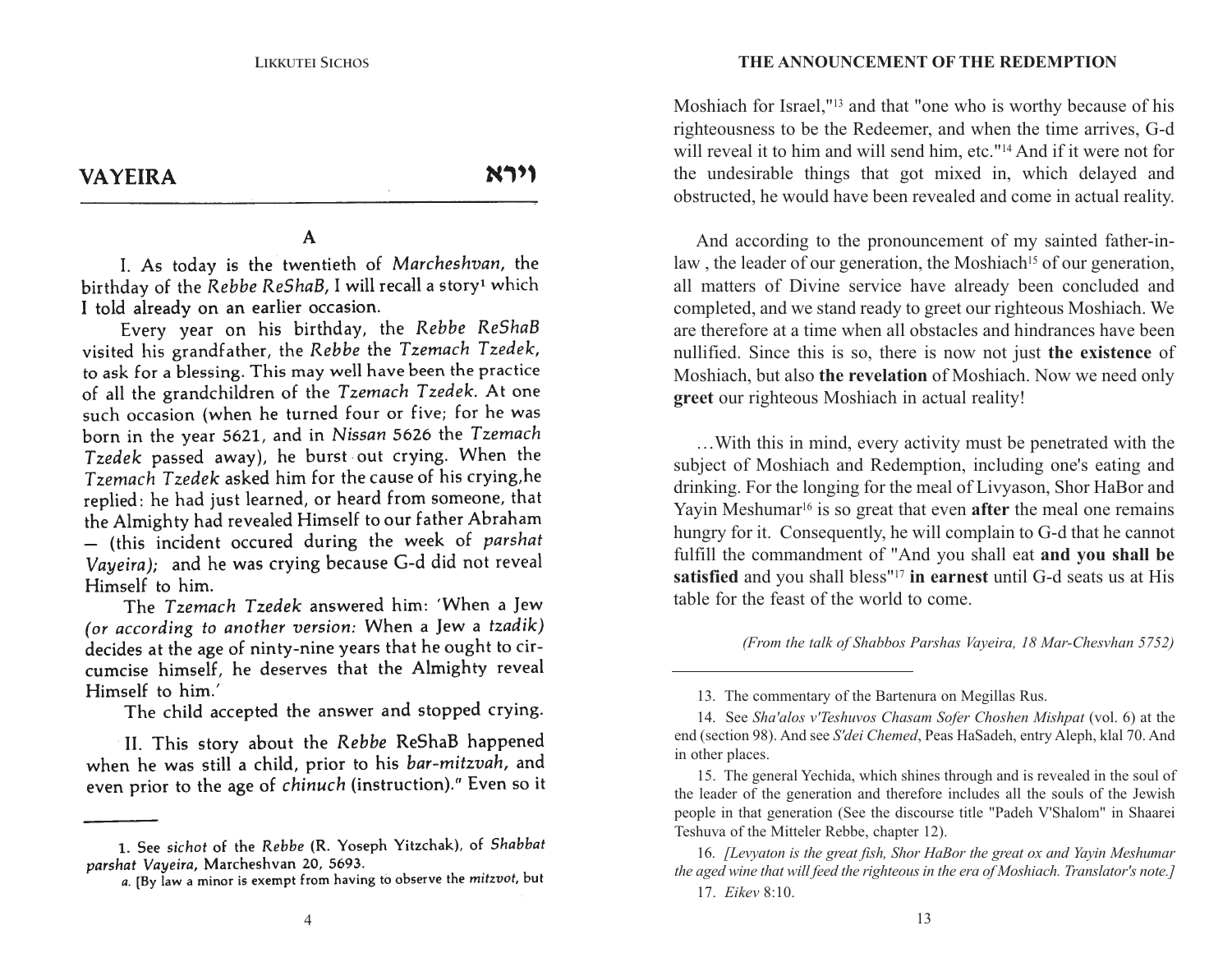#### **LIKKUTEI SICHOSBESURAS HAGEULO**

you a heart to understand and eyes to see and ears to hear."<sup>8</sup> Redemption in actual reality through Dovid, Melech HaMoshiach. In the words of my sainted father-in-law, the leader of our generation, while he was alive in this world, all the Divine service **has already been concluded and completed**, and we stand prepared to greet Dovid, Melech HaMoshiach. This is all the more so the case, since the Divine service has continued in a manner of "the L-rd has give

We now find ourselves in the 90th year<sup>9</sup> - which follows the conclusion of the 89th year, which is connected with the 89th Psalm that concludes "who revile the footsteps of your anointed" and "Blessed is the L-rd forever amen and amen." This refers to acomplete victory in the wars of the House of Dovid. [This puts us] at the beginning of the period connected with the 90th Psalm, which concludes and ends with "May the pleasantness of the L-rd our G-d be upon us... and the work of our hands **establish it**." This refers to the future Beis HaMikdash<sup>10</sup>, "The sanctuary, O L-rd, which Your hands have established."11

\* \* \*

Furthermore, and this is the main point:

It was explained above, that Moshiach exists in the spark of Moshiach (the aspect of Yechida<sup>12</sup>) within each and every Jew. In addition Moshiach also exists in the literal sense (the general Yechida). For it is known that "in every generation an individual from the descendants of Yehudah is born who is qualified to be the

warrants attention. The fact that the Rebbe ReShaB related it to his only son, the Rebbe, and the Rebbe passed it on to be publicized, clearly indicates that the story is relevant to us as well. Indeed, two morals can be derived from it, from both the lament and the answer.

VAYEIRA

III. The Rebbe's crying because G-d had not revealed Himself to him teaches us that every Jew, regardless of his state, can demand that the Almighty reveal Himself to him just as to our father Abraham. Moreover, he can demand this with insistence, as is indicated by the crying. For crying is an aspect of seeking with insistence: it is an aspect which transcends reason, transcending the intellect which is no longer able to bear a condition, and thus the overflow of intellect is expressed in the emergence of tears. $1<sup>*</sup>$ 

<sup>8.</sup> Tavo 29:3.

<sup>9.</sup> *[The letter equivalent for the number 90 is "Tzadik." The word "Tzadik" has two meanings: the name of a letter and a righteous person. This discourse was delivered in the Rebbe's 90th year. Translator's note.]*

<sup>10.</sup> *Midrash Tehillim* on the verse.

<sup>11.</sup> *Beshallach* 15:17.

<sup>12.</sup> *[Yechida literally means singular or singularity. It is the part of the soul that is directly connected with and thus an actual part of G-d above. Translator's note.]*

he must be taught and trained in Torah and mitzvot. This involves, generally speaking, three aspects:

<sup>1.</sup> The Scriptural precept of 'And you shall teach them to your sons' etc. (Deuteronomy 11:19), i.e., the mitzvah of teaching them Torah, which commences as soon as the child begins to  $talk$  – teaching him various verses, benedictions etc. (see Sifre, Devarim, par. 46; Sukah 42a).

<sup>2.</sup> Hergel mitzvot - to accustom the children to the performance of mitzvot, from as early an age as possible.

<sup>3.</sup> The Rabbinic precept of  $chinuch$  – to instruct and train the child in the proper observance of the mitzvot, "To train him in sanctity and avoidance of sin, as it is said 'Train the child according to his way' etc." (Proverbs 22:6; see Maimonides, Hilchot Ma'acholot Assurot XVII:27-28). For this obligation of chinuch there is no clear-cut age per se. We distinguish between a 'minor who has reached the age of *chinuch'* and a 'minor who has not yet reached the age of chinuch'; see Berachot 15b (and Rashi ad loc.); Yoma 82a; Sukah 28b (See Tossafot a.l.) and 42a-b (See Rashi and Tossafot a.l.); Chagigah 2a (see Rashi and Tossafot a.l.) and 4a. These sources make it clear that the age of chinuch is relative, specifying different criteria for different mitzvot - all depending on the mental and physical maturity of the child (which would enable the child to observe the precept properly). Generally speaking, though, approximately six to seven years is the average age for chinuch for most mitzvot, and in the case of an unusually bright child the age of five years.

For various halachot relating to chinuch see Shulchan Aruch, Orach Chayim, sect. 243 - especially the Alter Rebbe's Shulchan Aruch, and the commentary Kaf Hachayim.]

<sup>1&</sup>lt;sup>\*</sup>. Sefer Hamaamarim 5700, s.v. 'Ahalalah,' sect. 3.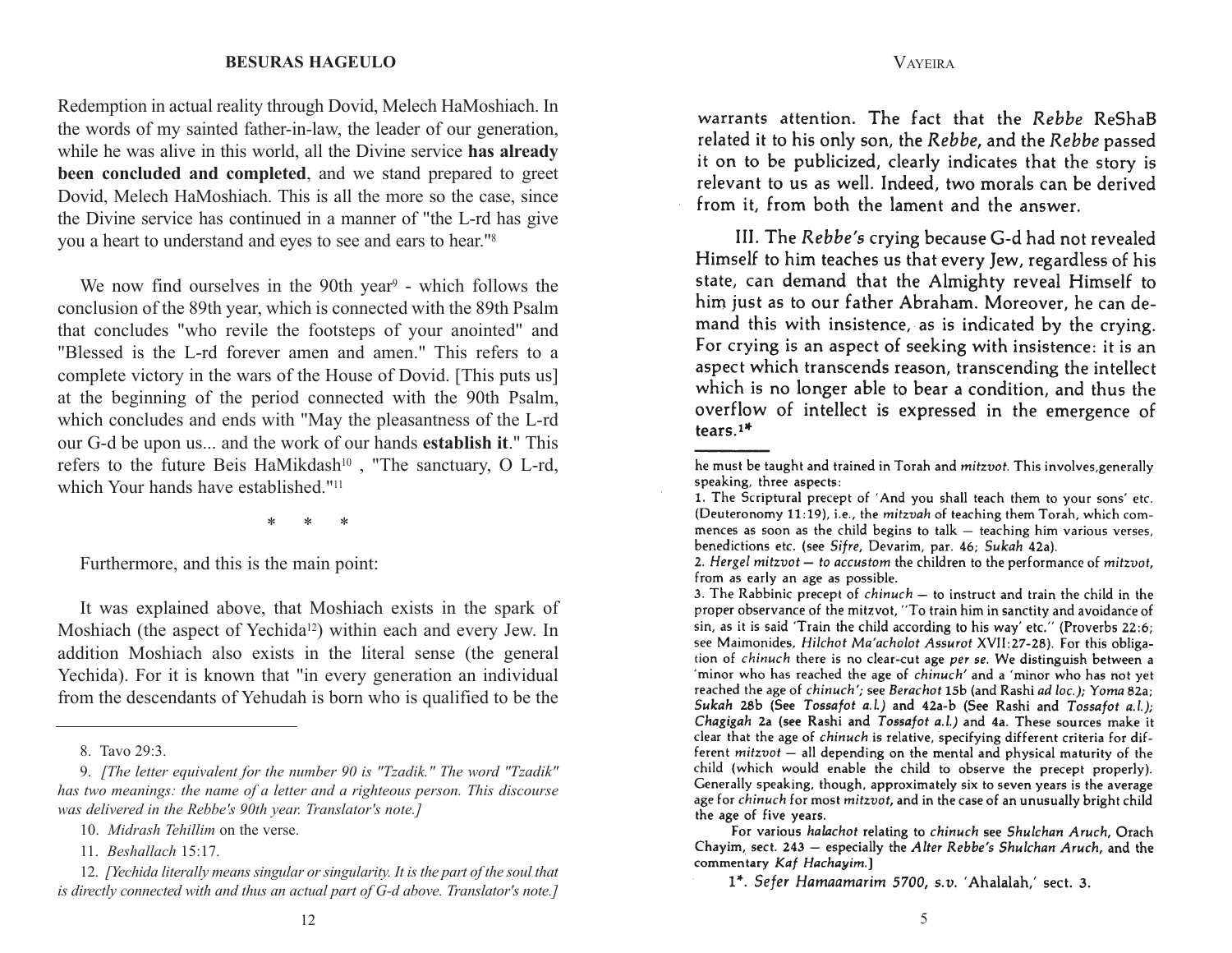This applies even to one who has not yet reached the level of instruction - that is, he still lacks the maturity of understanding on his own, and cannot even absorb the influence of another. In terms of actual age he may already be an adult, but spiritually he is still like a child who has not yet reached the level of instruction. The Rebbe, my father-in-law, used to say that Jewish years are not measured by the birth-certificate: according to the birthcertificate one could be an old man; but according to one's true, spiritual age, that is, in terms of observance of Torah and *mitzvot*, one still is a small child playing under the table.

IV. Moreover, one can demand that the Almighty reveal Himself to him as he did to Abraham after the latter had already fulfilled the precept of circumcision; for it was then that 'the *Eternal* appeared to him.'<sup>b</sup> Indeed, the revelation symbolized by 'the Eternal' (the Tetragrammaton)" was revealed unto Abraham before then also, but the revelation after the precept of circumcision was altogether different and superior.<sup>2</sup>

When the Almighty revealed Himself to Abraham after the circumcision, his name had already been changed to Abraham - with the additional hey. The Gemara<sup>3</sup>

### **BESURAS HAGEULO The Announcement Of The Redemption**

### **47**

Yeshiva Tomchei Temimim is explained in the well-known The accomplishment of the Rebbe Rashab<sup>1</sup> in founding the discourse2 "All Who Go Out to the Wars of House of David." Thestudents of the Yeshiva Tomchei Temimim are the "soldiers of theHouse of David" who fight the wars of the House of David against those "who revile the footsteps of your anointed."3 In the words of the Rambam in his *Laws of Kings and their Wars and the King Moshiach*:<sup>4</sup> "He [Moshiach] will fight the wars of G-d" until he is "victorious."5 [That Moshiach will be victorious] is also indicated by what follows after "who revile the footsteps of your anointed," in the words "Blessed is the L-rd forever **Amen and Amen**."6 For"Amen" (and all the more so when Amen is repeated) testifies to victory in war,<sup>7</sup> through which the coming and revelation of Dovid, Melech HaMoshiach will be accomplished in actual reality.

Our generation, the third generation from the Rebbe Rashab and his students, the soldiers of the House of David, will be witnesses to the **conclusion and completion** of their Divine service to bring the

b. [Genesis 18:1]

c. [The various names of G-d allude and correspond to the ways G-d reveals Himself (see Shemot Rabba 3:6; Zohar III:257bf.; Lekach Tov, other Midrashim as well as Rashi, on Exodus 6:3). The Tetragrammaton is essentially the nomen proprium, and generally relates to the highest category of revelations. But within that category itself there are further gradations. G-d had revealed Himself to Abraham with the Tetragrammaton even prior to his circumcision (e.g., Genesis 12:7 and 15:7). The circumcision, however, effected a superior level of revelation, in terms of both a greater manifestation to Abraham and a greater vision and absorption by Abraham (see Tanchuma, Lech Lecha, par. 20, and Vayeira, par. 6; Zohar I:88b f. and 98b; and note 2 following.]

<sup>2.</sup> See Bereishit Rabba, beg. of Vayeira [48:2ff.]; Likutei Torah, Tazria, p. 21a [See preceding note.]

<sup>3.</sup> Nedarim 32b. - [At first he was called  $Abram - the$ numerical equivalent of which is 243, for G-d gave him mastery over

<sup>1.</sup> *[The founder of the Yeshiva Tomchei Temimim was the Rebbe Rashab, father of the Previous Rebbe and the fifth Lubavitcher Rebbe. Translator's note.]*

<sup>2.</sup> The discourse of Simchas Torah 5661 - *Likkutei Dibburim* vol. 4, 787b and following. *Sefer HaSichos* 5702 end of p. 141 and following.

<sup>3.</sup> *Tehillim* 89:52. *[The word for "anointed" in Hebrew is "Moshiach." Thus this verse is seen as a reference to the king Moshiach, descendent of King David, who will bring Redemption. Translator's note.]*

<sup>4.</sup> End of chapter 11.

<sup>5.</sup> *[Clearly Moshiach will not fight the wars all by himself. Rather, as the king, he will direct his soldiers, the students of the Yeshiva Tomchei Temimim, in battle. This is the connection between the passage from the Rambam and the directive given at the founding of the yeshiva. Translator's note.]*

<sup>6.</sup> Ibid, 53.

<sup>7.</sup> See *Nazir* at the end. See there for cross references.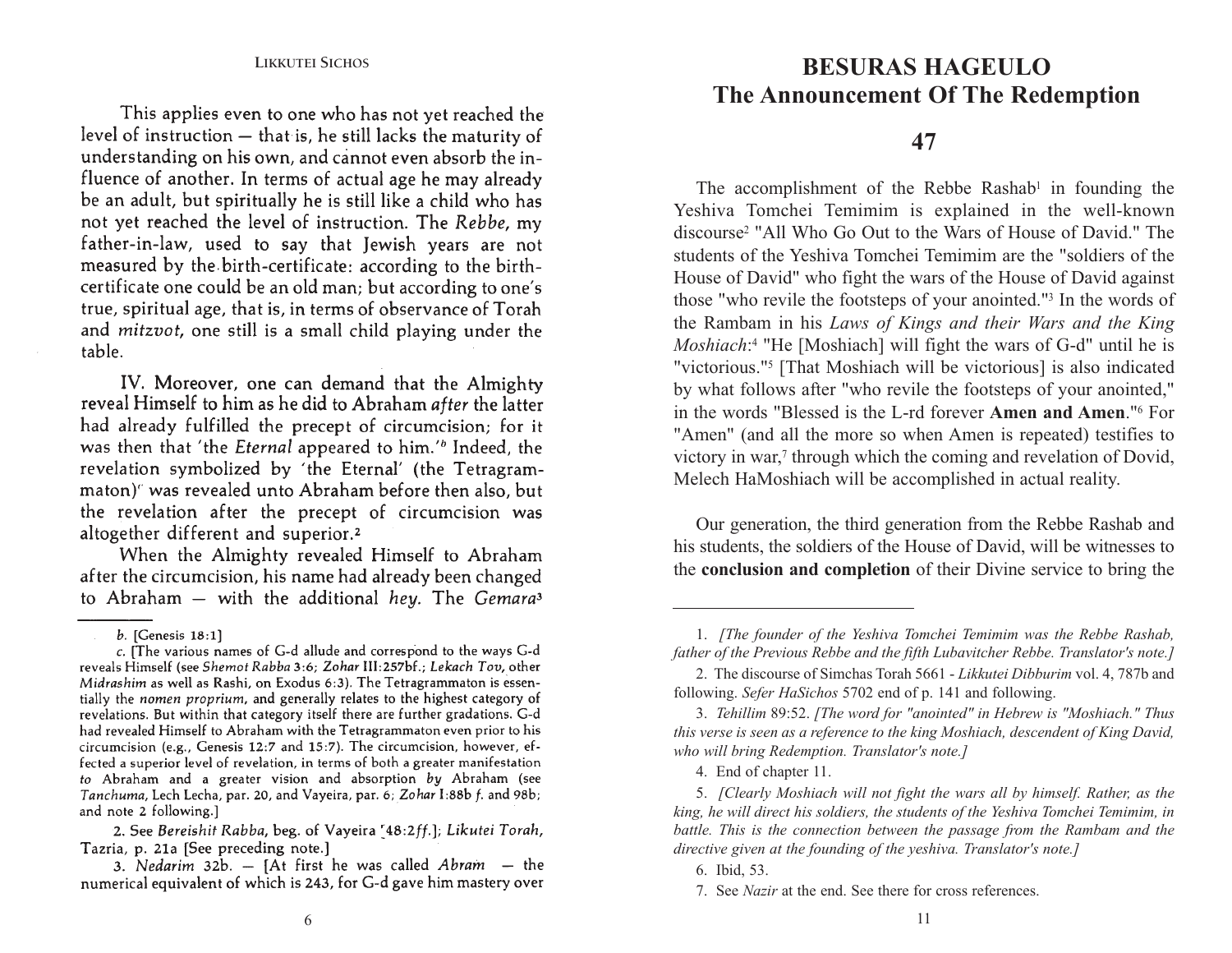'world.'' Rather, as man himself is 'the first in the work of creation and the last in the work of creation, 10 he contains within himself the possibility of multiple evolutions.)

But when there is the general bitul (self-negation), that is, the realization that he must circumcise himself, he is aware that his present condition is insufficient and that he must change. This is the prelude to reaching higher levels: 'And the Eternal appeared to him' just as He did to our father Abraham after the precept of circumcision. In fact, he himself becomes 'Abraham,' with the additional hey: he is able to master all his senses, even those which normally he could not control.

Moreover, he assumes control over his part in this world,<sup>*«*</sup> just as *tzadikim* who effect self-purification also effect a purification of their part in the world. He who masters his senses is also able to master his part in the world, i.e., all those things which he needs to serve G-d, whether it be in terms of children, life or sustenance," and that all these be bountiful.

(From the Sicha of 20th of Marcheshvan 5713)

10. Berachot 61a. Bereishit Rabba 8:1: 'R. Simeon bar Lakish said, (Man) is the latest in the work of the last day and the earliest in the work of the first day.' Tanchuma, Tazria, par. 1 (note the version cited in Eitz Yoseph); Torah Or, p. 3d; Likutei Torah, Shemini Atzeret, p. 86c.

states that this change signifies that Abraham had achieved mastery over the five organs over which man, by his very nature, does not have control: the two eyes, two ears, and the membrum. His original name was Abram, without a hey, for then he had mastered only that which man can control naturally. Later, however, by virtue of his personal efforts to the utmost of his abilities, Heaven granted him even such things that man cannot attain on his own, and Abraham mastered even those elements which under natural conditions man cannot control.

It follows that the revelation to Abraham after the circumcision was far more sublime than any before. Even so, every Jew - even he who has not yet reached the stage of instruction in his spiritual life  $-$  can demand that the Almighty reveal Himself to him as He had done to Abraham as he was on the level after circumcision.

V. The reply of the Tzemach Tzedek, that the revelation to Abraham was because he had realized that he ought to circumcise himself, teaches us the following: Every Jew may indeed demand that G-d reveal Himself to him, but this requires a prelude: one must know that circumcision is essential, regardless of all levels already attained actually or potentially.

(Potentially every Jew can reach the very highest levels, as it is said<sup>4</sup> that every Jew is obligated to say 'When shall my deeds approach the deeds of my ancestors Abraham, Isaac and Jacob.' The very fact that Abraham is mentioned alongside Isaac and Jacob indicates that we refer to Abraham as he was after the precept of circum $cision.'$ 

f. [In other words, the possible degradation does not necessarily mean a drastic fall from a higher 'world' to a lower one (see glossary for the concept of World(s)), a descent from one cosmic plane to a lower one, but an internal degeneration on the very plane on which man finds himself.]

g. [The various (material and spiritual) parts and aspects within creation that are associated with the individual. Man must purify and sublimate not only himself, but also his part or share in this world, by using it or relating to it in the Divinely intended context of man's destiny and avodah in  $l$ ife.]

h. [Cf. above, Bereishit, note c]

<sup>243</sup> of the 248 limbs; then he was called Abraham - the numerical equivalent of which is 248, as G-d gave him mastery over the remaining five limbs as well. The additional hey, equivalent to the number five, signifies these five additional organs.]

<sup>4.</sup> Tanna Devey Eliyahu, chapter 25.

d. [Abraham is mentioned here in sequence with Isaac and Jacob. As